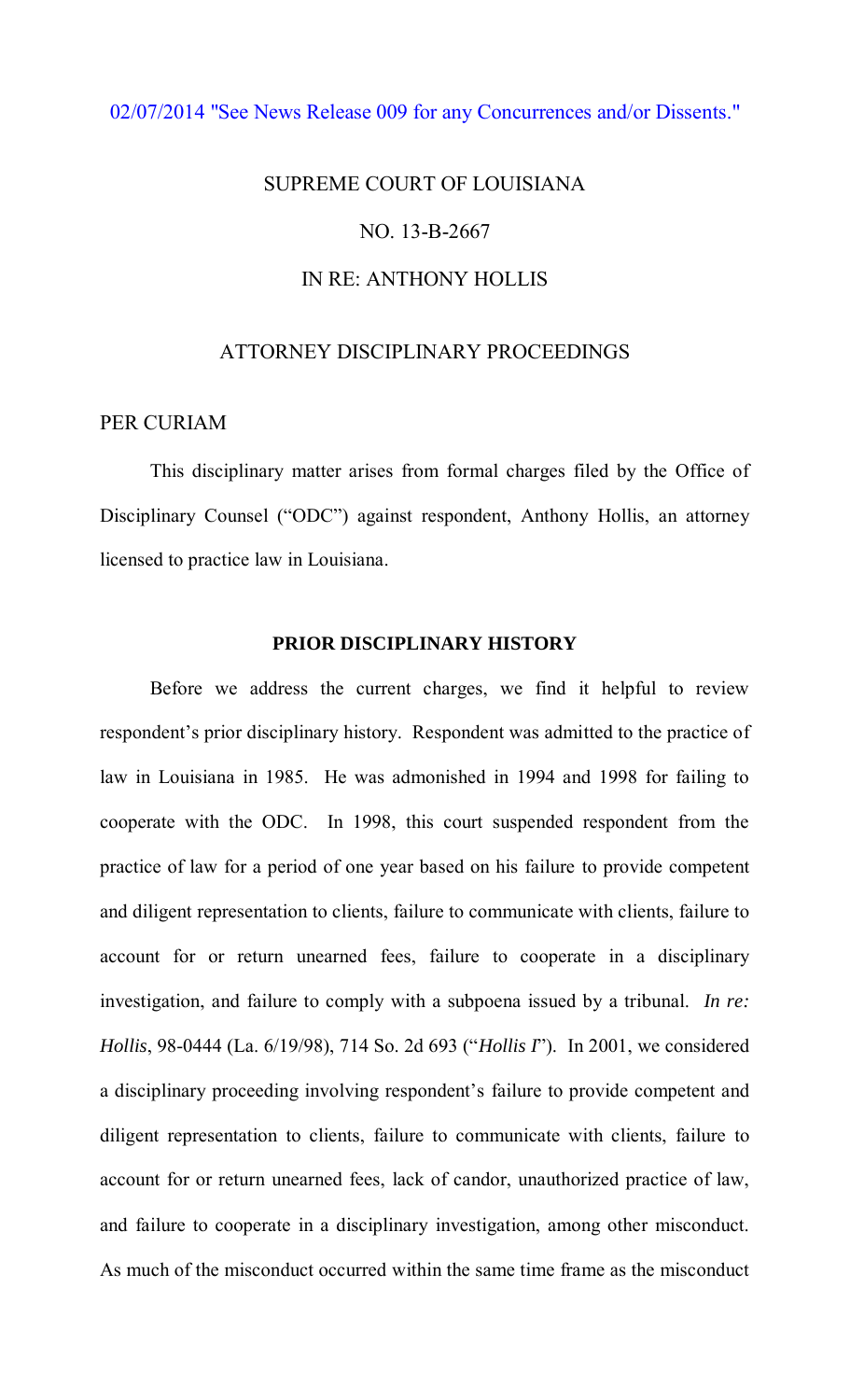at issue in *Hollis I*,<sup>1</sup> we imposed a fully deferred one-year suspension so as not to require respondent to serve an additional period of actual suspension. *In re: Hollis*, 01-2127 (La. 10/17/01), 797 So. 2d 663 ("*Hollis II*").

Against this backdrop, we now turn to a consideration of the misconduct at issue in the present proceeding.

# **UNDERLYING FACTS AND PROCEDURAL HISTORY**

 The ODC filed four separate sets of formal charges against respondent, consisting of a total of five counts of misconduct. Respondent failed to answer or otherwise reply to the formal charges. Accordingly, the factual allegations contained therein were deemed admitted and proven by clear and convincing evidence pursuant to Supreme Court Rule XIX,  $\S$  11(E)(3). No formal hearing was held, but the parties were given an opportunity to file with the hearing committees written arguments and documentary evidence on the issue of sanctions. Respondent filed nothing for the hearing committee's consideration in any of the matters.

 The formal charges were considered by separate hearing committees, then consolidated by order of the disciplinary board. The board subsequently filed in this court a single recommendation of discipline encompassing all four sets of formal charges.

## 11-DB-045

## *Count I – The Anderson Matter*

 In December 2002, Corine Anderson retained respondent to represent her in a civil action against a finance company. Respondent accepted \$2,100 in fees but

 $\overline{a}$ 

<sup>&</sup>lt;sup>1</sup> See *Louisiana State Bar Ass'n v. Chatelain*, 573 So. 2d 470 (La. 1991) (when a second disciplinary proceeding against an attorney involves misconduct which occurred during the same time period as the first proceeding, the overall discipline to be imposed should be determined as if both proceedings were before the court simultaneously).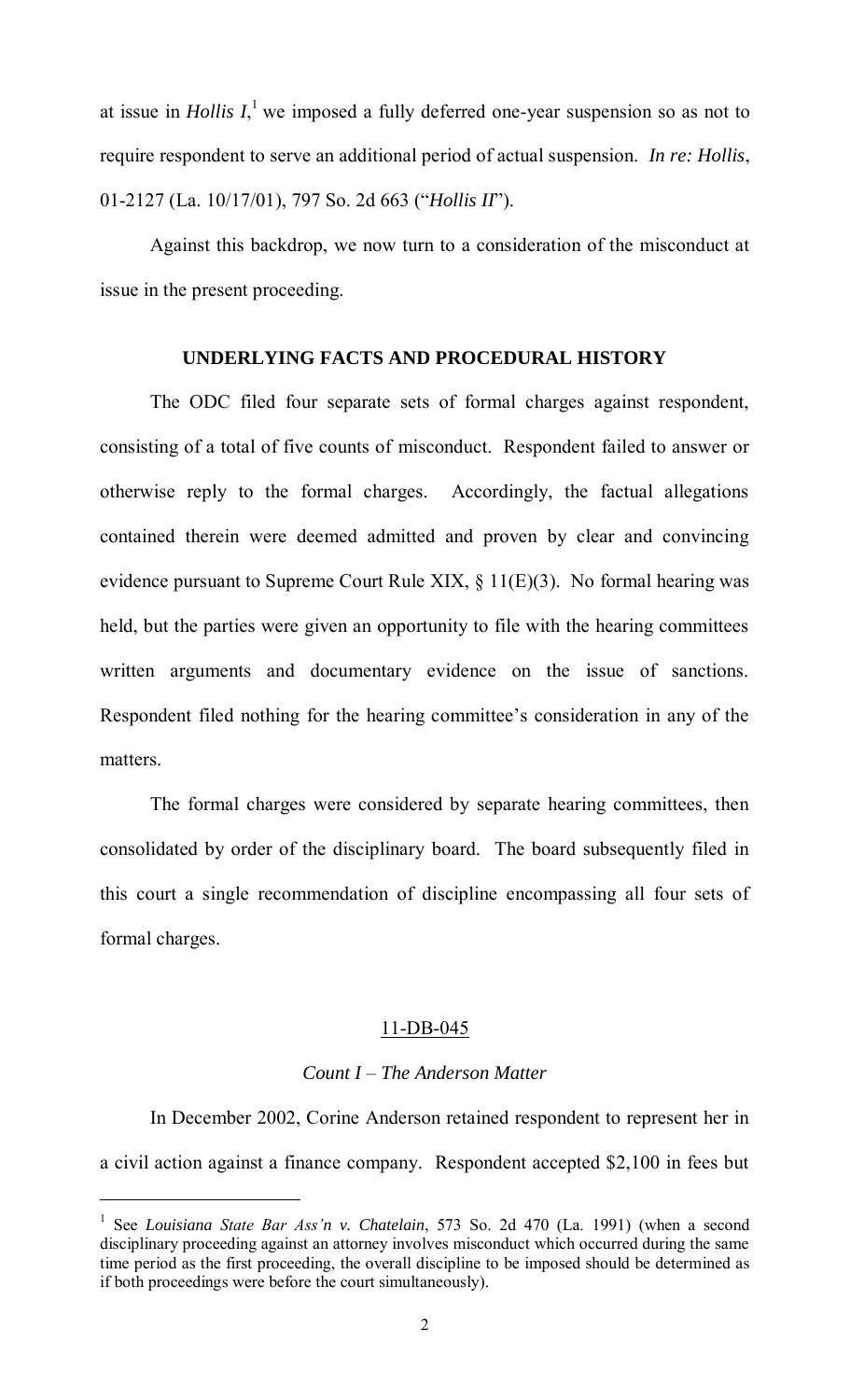then failed to complete the work for which he was hired. He also refused to meet with Ms. Anderson or return her telephone calls. Due to respondent's inaction, Ms. Anderson's case was deemed abandoned.

In May 2010, Ms. Anderson filed a complaint against respondent with the ODC. Respondent failed to respond to the complaint, necessitating the issuance of a subpoena compelling him to appear on August 12, 2010. Despite being personally served with the subpoena, respondent failed to appear for the sworn statement as scheduled.

 The ODC alleged respondent violated the following provisions of the Rules of Professional Conduct: Rules 1.3 (failure to act with reasonable diligence and promptness in representing a client), 1.4 (failure to communicate with a client), and 8.1(c) (failure to cooperate with the ODC in its investigation).

# *Count II – The Rambo Matter*

 In November 2009, Dennis Rambo, Jr. paid respondent \$2,500 to annul an inter vivos donation. When respondent failed to return his telephone calls, Mr. Rambo attempted to contact him via certified letter. All meetings that had been scheduled between them were subsequently cancelled by respondent, with no notice to Mr. Rambo. Respondent failed to complete the work for which he was hired and never produced any evidence to support his representations to Mr. Rambo that he was working on the matter. He also refused to refund the fee Mr. Rambo paid.

In December 2010, Mr. Rambo filed a complaint against respondent with the ODC. Respondent failed to respond to the complaint, necessitating the issuance of a subpoena compelling him to appear on March 31, 2011. Despite being personally served with the subpoena, respondent failed to appear for the sworn statement as scheduled.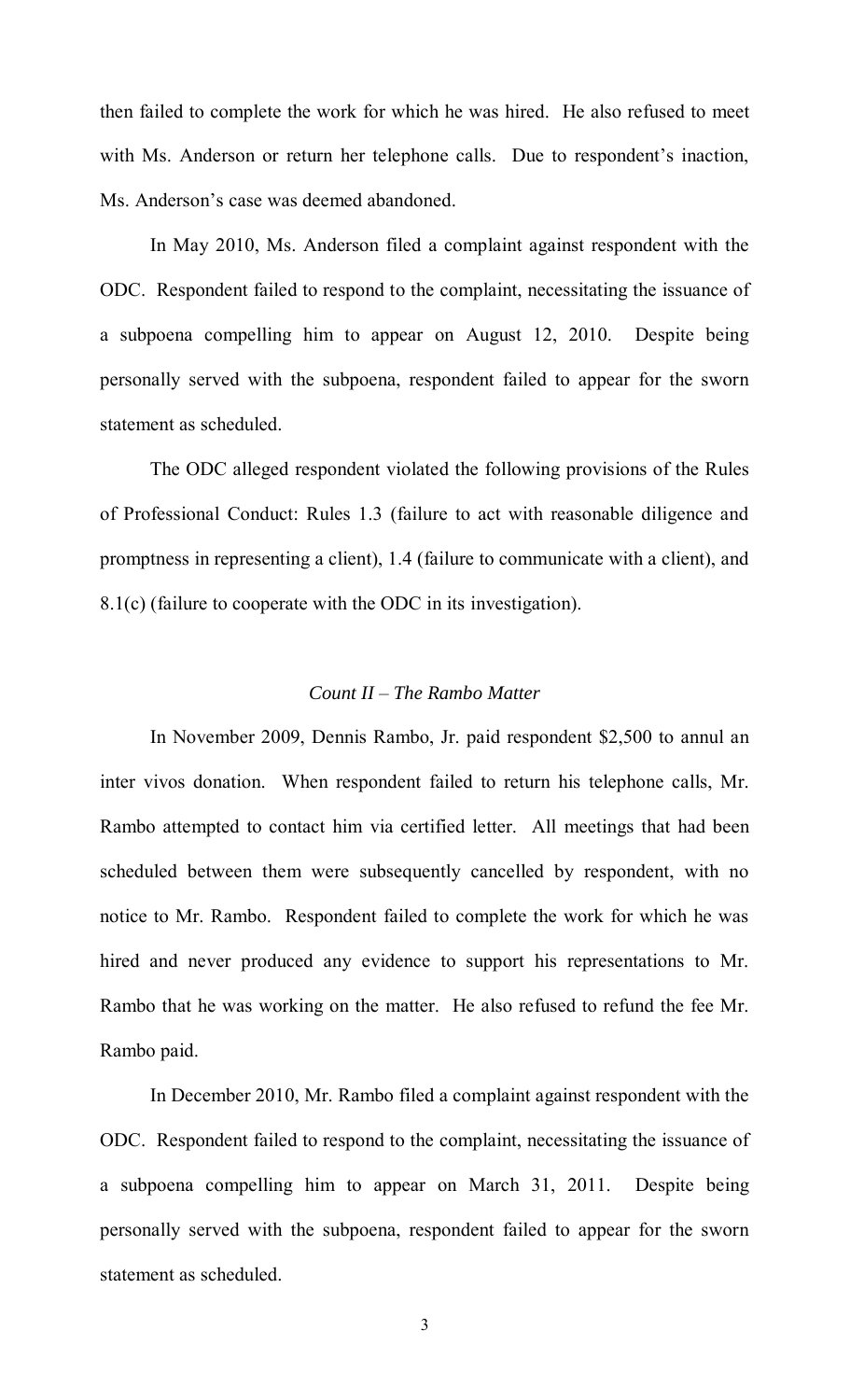The ODC alleged respondent violated the following provisions of the Rules of Professional Conduct: Rules 1.3, 1.4, and 8.1(c).

# *Hearing Committee Report*

 After considering the ODC's deemed admitted submission in 11-DB-045, the hearing committee determined the factual allegations of the formal charges were deemed admitted and proven by clear and convincing evidence. The committee also determined respondent violated the Rules of Professional Conduct as alleged in the formal charges.

 The committee determined respondent knowingly, if not intentionally, violated duties owed to his clients, the legal system, and the legal profession. The committee found the following aggravating factors are present: a prior disciplinary record, a pattern of misconduct, multiple offenses, and substantial experience in the practice of law (admitted 1985). The committee did not find any mitigating factors present.

 Under these circumstances, the committee recommended that respondent be suspended from the practice of law for eighteen months. Neither respondent nor the ODC filed an objection to the hearing committee's report and recommendation.

#### 11-DB-108

 In 1995, Darren Sloan retained respondent to represent him in a criminal matter in which he was charged with second degree murder. After he was convicted, Mr. Sloan sought review by filing a petition for post-conviction relief and a writ of habeas corpus, largely based upon respondent's alleged failure to communicate a plea deal that was offered prior to trial. Though the writ of habeas corpus was ultimately denied, several issues arose concerning respondent's eligibility and handling of Mr. Sloan's defense. In his testimony at the hearing on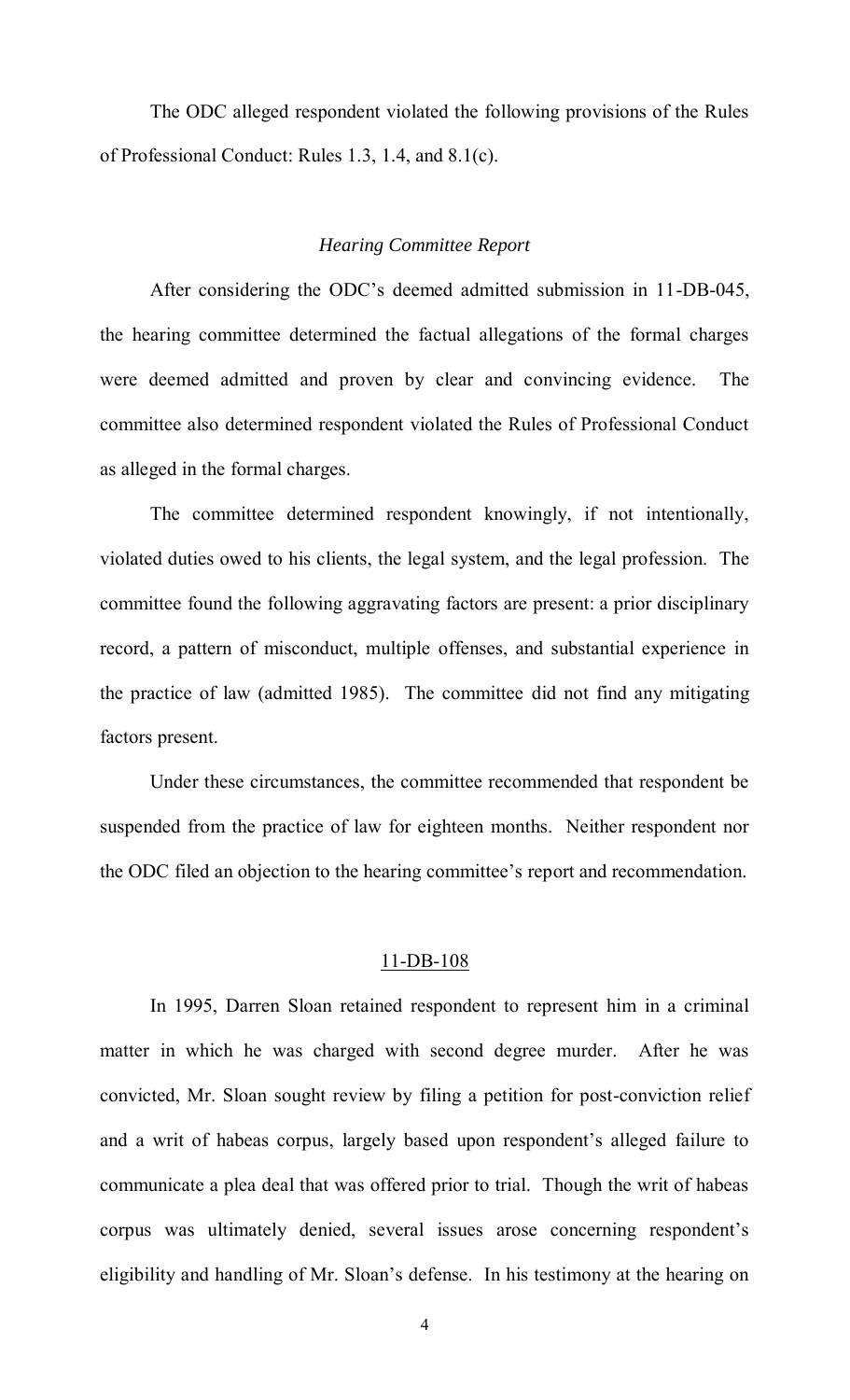Mr. Sloan's writ, respondent acknowledged that he appeared in court with Mr. Sloan on October 6, 1995, at a time when he was ineligible to practice law. In addition, Magistrate Judge Mark Hornsby determined that more probably than not, respondent had not communicated the plea offer to Mr. Sloan. $2$  Judge Hornsby also noted that the state appellate court had held respondent in contempt and fined him \$100 plus costs after he failed to file an appellate brief on Mr. Sloan's behalf, despite having been granted an extension of time and a second deadline that included a warning of potential citation for contempt.

In August 2010, the ODC's screening counsel directed respondent to return Mr. Sloan's file to him. In September 2010, Mr. Sloan advised the ODC that he had not heard from respondent. Respondent's failure to respond necessitated the issuance of a subpoena to obtain his sworn statement, which was taken on January 4, 2011.

The ODC alleged respondent violated the following provisions of the Rules of Professional Conduct: Rules 1.2 (scope of the representation), 1.3, 1.4, 5.5 (engaging in the unauthorized practice of law), 8.1(c), and 8.4(a) (violation of the Rules of Professional Conduct).

# *Hearing Committee Report*

 After considering the ODC's deemed admitted submission in 11-DB-108, the hearing committee determined the factual allegations of the formal charges were deemed admitted and proven by clear and convincing evidence. The

<sup>&</sup>lt;sup>2</sup> In his report and recommendation, Judge Hornsby stated: "Mr. Hollis had, at the relevant time, a terrible track record for communicating with his clients, responding to written requests or demands from bar officials, and even attending to the simple matters required to ensure his eligibility to practice law," and that "[t]he combination of that history, Hollis's lack of recollection of communicating the offer, the absence of any other evidence the offer was communicated, and the testimony from [Mr. Sloan] and his mother suffice to meet [Mr. Sloan's] burden on this point."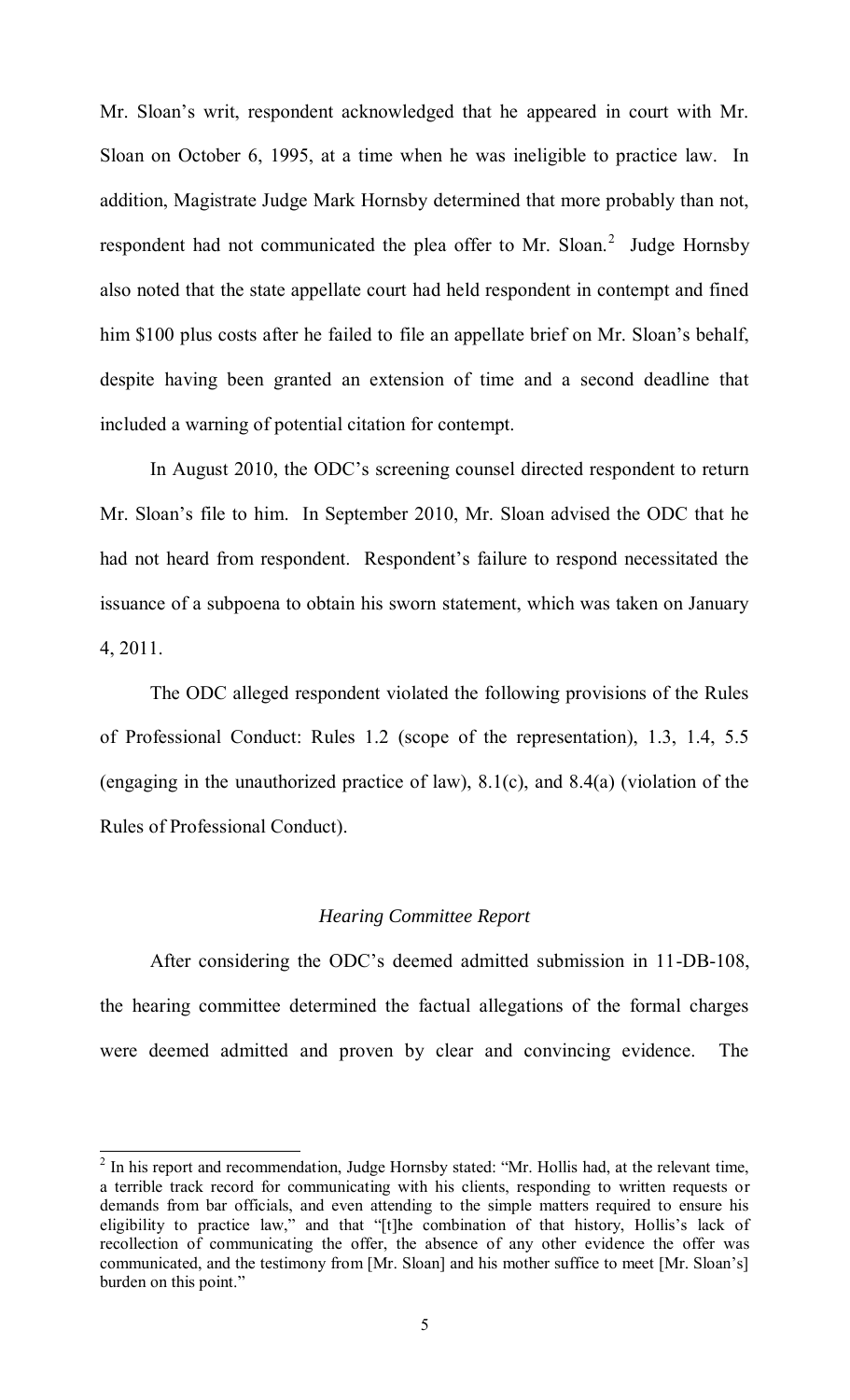committee also determined respondent violated the Rules of Professional Conduct as alleged in the formal charges.

 The committee determined respondent violated duties owed to his clients, the public, and the legal profession. The facts suggest that his incompetence, lack of diligence, and failure to communicate were knowing. The misrepresentations he made to his clients and his lack of candor with the court were intentional acts. His failure to cooperate in the disciplinary investigation was knowing. His failure to perform the services for which he was hired jeopardized Mr. Sloan's freedom.

The committee found the following aggravating factors are present: a prior disciplinary record, multiple offenses, and substantial experience in the practice of law. The committee made no finding concerning mitigating factors.

Under these circumstances, the committee recommended respondent be suspended from the practice of law for two years. Neither respondent nor the ODC filed an objection to the hearing committee's report and recommendation.

## 12-DB-068

 In February 2011, Kimberly and Timothy Smith retained respondent to represent them in a child custody matter, for which they paid him a total of \$3,000. After he officially enrolled as counsel, respondent failed to appear for a March 2011 hearing in the matter. Thereafter, the Smiths were unable to contact respondent. In May 2011, they appeared at his office to find him moving, at which time they instructed him to file the proper pleadings in order to move the case forward. In August 2011, when they discovered that no action had been taken, they contacted respondent again and provided him with the same instructions. Mr. Smith indicated that aside from enrolling as counsel, respondent has never filed any motions or pleadings in the matter. Mr. Smith also indicated that in December 2011, respondent issued them a check in the amount of \$1,850.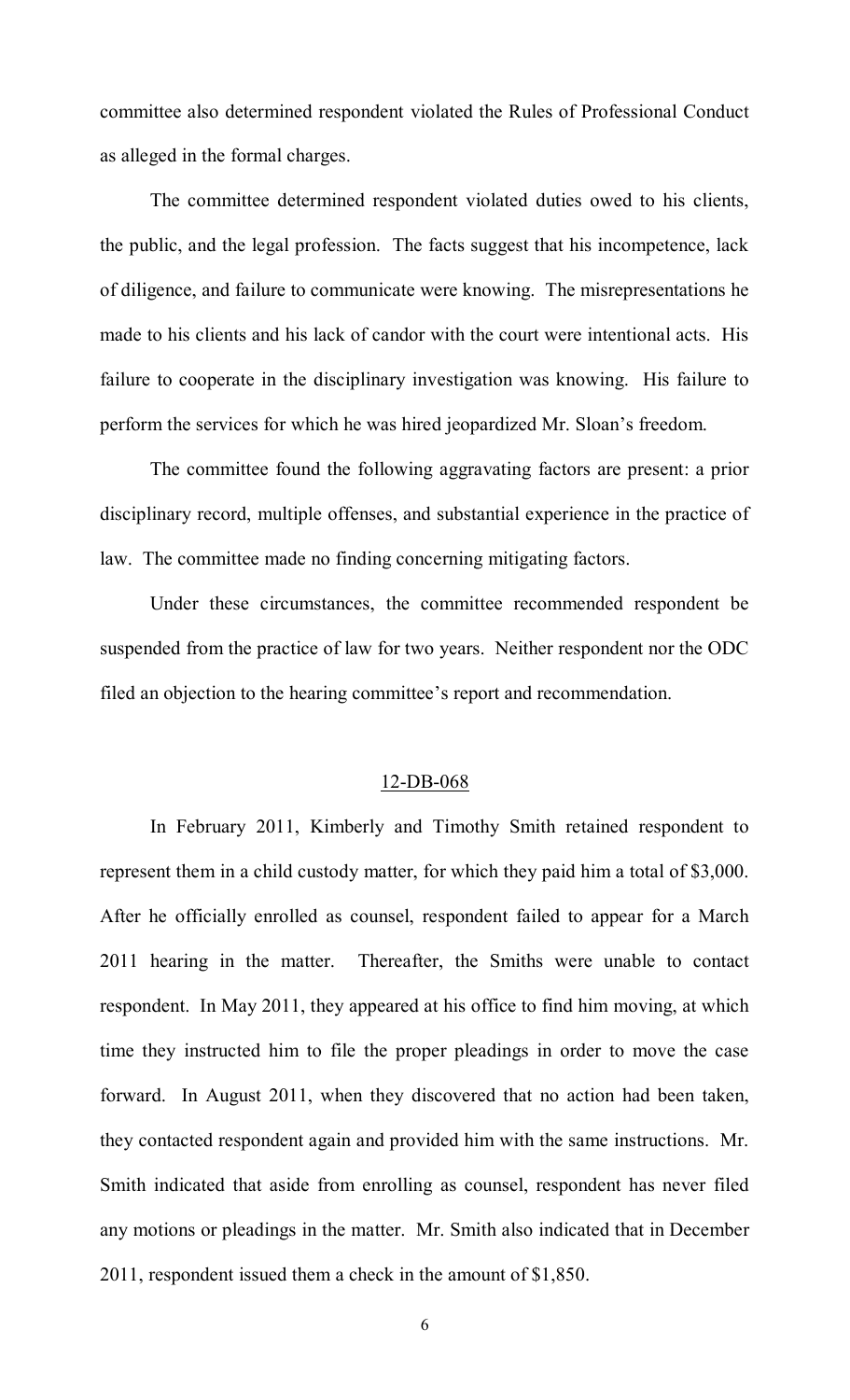In October 2011, the Smiths filed a complaint against respondent with the ODC. Respondent failed to respond to the complaint, necessitating the issuance of a subpoena compelling him to appear on April 10, 2012. Despite being personally served with the subpoena, respondent failed to appear for the sworn statement as scheduled.

The ODC alleged respondent violated the following provisions of the Rules of Professional Conduct: Rules 1.3, 1.4, and 8.1(c).

# *Hearing Committee Report*

 After considering the ODC's deemed admitted submission in 12-DB-068, the hearing committee determined the factual allegations of the formal charges were deemed admitted and proven by clear and convincing evidence. The committee also determined respondent violated the Rules of Professional Conduct as alleged in the formal charges.

 The committee determined respondent acted knowingly, if not intentionally. The committee found the following aggravating factors are present: a prior disciplinary record, a pattern of misconduct, multiple offenses, and substantial experience in the practice of law. The committee did not find any mitigating factors present.

Under these circumstances, the committee recommended respondent be suspended from the practice of law for two years. Neither respondent nor the ODC filed an objection to the hearing committee's report and recommendation.

# 12-DB-078

In February 2009, Eric Ardison retained respondent to represent him in criminal matters, paying him \$5,000. Mr. Ardison has since made several requests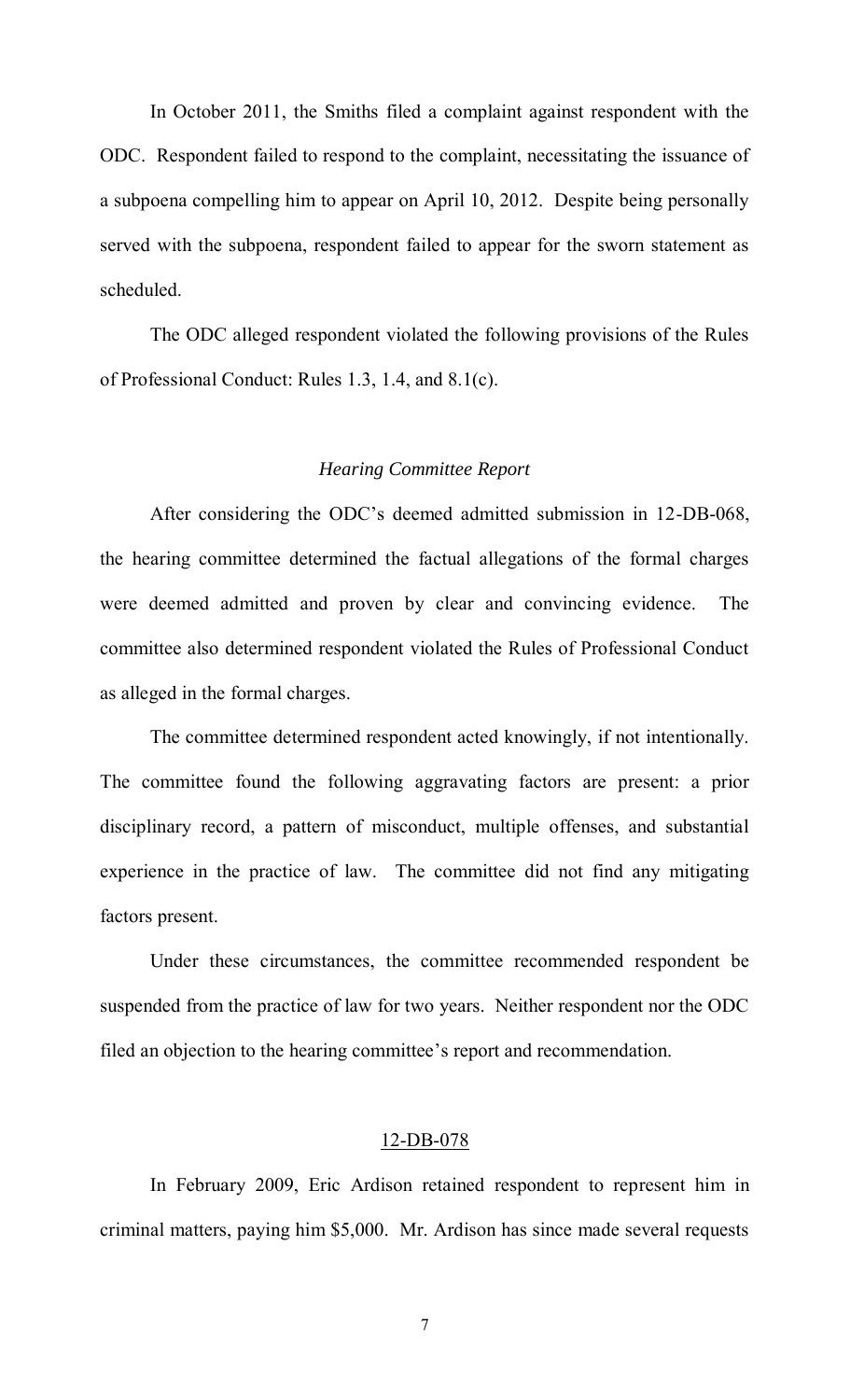to respondent seeking the return of his file, to no avail. Mr. Ardison indicated that this failure is causing him irreparable harm for purposes of future litigation.

In March 2012, the ODC's screening counsel directed respondent to return Mr. Ardison's file to him. In April 2012, Mr. Ardison advised the ODC that he had not heard from respondent. Respondent's failure to respond necessitated the issuance of a subpoena compelling him to appear on July 2, 2012. Despite being personally served with the subpoena, respondent failed to appear for the sworn statement as scheduled.

The ODC alleged respondent violated the following provisions of the Rules of Professional Conduct: Rules 1.16 (obligations upon termination of the representation) and 8.1(c).

# *Hearing Committee Report*

 After considering the ODC's deemed admitted submission in 12-DB-078, the hearing committee determined the factual allegations of the formal charges were deemed admitted and proven by clear and convincing evidence. The committee also determined respondent violated the Rules of Professional Conduct as alleged in the formal charges.

 The committee determined respondent acted negligently, if not knowingly, in failing to communicate with Mr. Ardison and in failing to return his file. He acted intentionally in failing to cooperate with the ODC. The committee found the following aggravating factors are present: a prior disciplinary record, a pattern of misconduct, multiple offenses, and substantial experience in the practice of law. The committee did not find any mitigating factors present.

Under these circumstances, the committee recommended respondent be suspended from the practice of law for two years. Neither respondent nor the ODC filed an objection to the hearing committee's report and recommendation.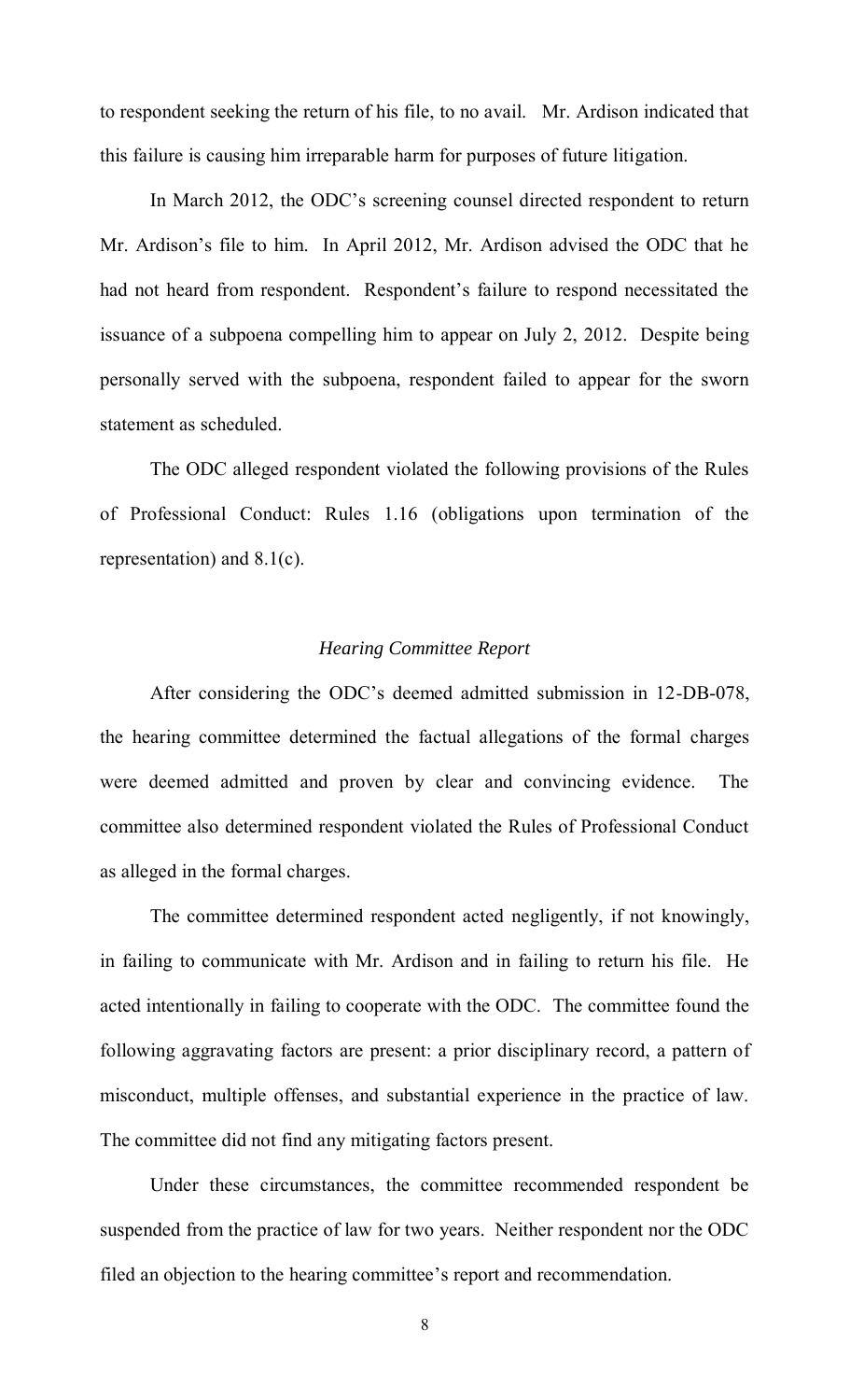## 11-DB-045 & 11-DB-108 & 12-DB-068 & 12-DB-078

# *Disciplinary Board Recommendation*

 After reviewing these consolidated matters, the disciplinary board determined the factual findings of the hearing committees are supported by the deemed admitted factual allegations and/or by the evidence submitted in support of the allegations. The board also determined the committees correctly applied the Rules of Professional Conduct.

 The board determined respondent knowingly, if not intentionally, violated duties owed to his clients and the legal profession. He caused harm to his clients by failing to pursue their legal matters, failing to communicate with them, and failing to return their files upon demand. He caused harm to the legal profession by failing to cooperate with the ODC's investigation of these matters, which caused the ODC to expend additional resources. After reviewing the ABA's *Standards for Imposing Lawyer Sanctions*, the board determined the applicable baseline sanction is suspension.

The board found the following aggravating factors are supported by the record: a prior disciplinary record, a pattern of misconduct, multiple offenses, bad faith obstruction of the disciplinary proceeding by intentionally failing to comply with the rules or orders of the disciplinary agency, and substantial experience in the practice of law (admitted 1985). The board found that the only mitigating factor present is delay in the disciplinary proceeding (as to the substantive misconduct in 11-DB-108 only).

Turning to the issue of an appropriate sanction, the board determined that because respondent's substantive misconduct in 11-DB-108 occurred during the same time period (between 1995 and 1996) as the misconduct subject of *Hollis I* and *Hollis II*, the approach used in *Chatelain* is applicable to the substantive misconduct in that matter. The board also determined that the substantive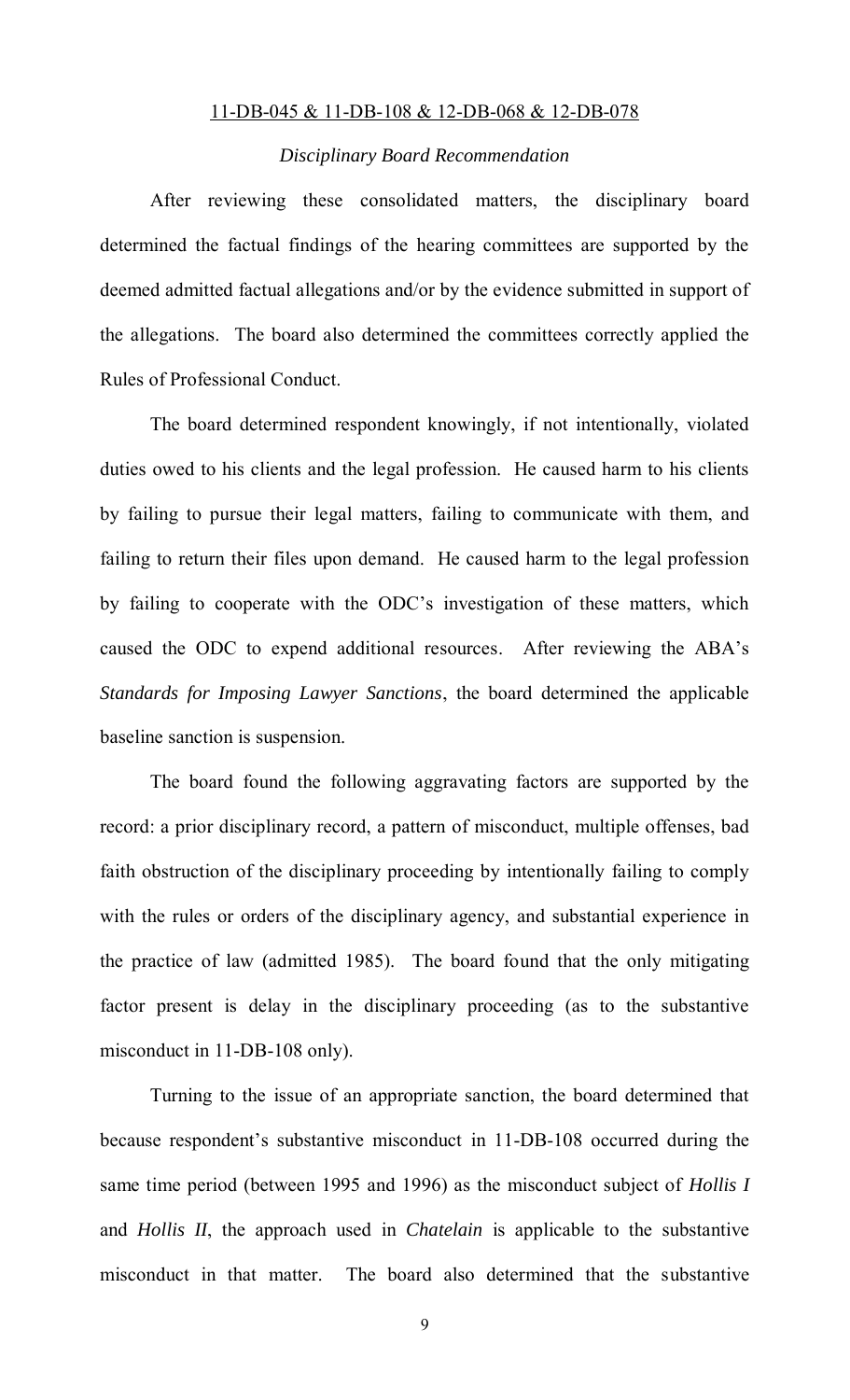misconduct in 11-DB-108 was adequately addressed by the sanction imposed in *Hollis I* and *Hollis II*,<sup>3</sup> while the failure to cooperate violation should be considered separately, having occurred long after the substantive misconduct.

Considering the remaining multiple instances of misconduct, the board recommended respondent be disbarred. The board also recommended that respondent pay restitution to Ms. Anderson, Mr. Rambo, and Mr. and Mrs. Smith. The board further recommended he be assessed with all costs and expenses of these proceedings.

 Neither respondent nor the ODC filed an objection to the disciplinary board's recommendation.

# **DISCUSSION**

Bar disciplinary matters fall within the original jurisdiction of this court. La. Const. art.  $V$ ,  $\S$  5(B). Consequently, we act as triers of fact and conduct an independent review of the record to determine whether the alleged misconduct has been proven by clear and convincing evidence. *In re: Banks*, 09-1212 (La. 10/2/09), 18 So. 3d 57.

In cases in which the lawyer does not answer the formal charges, the factual allegations of those charges are deemed admitted. Supreme Court Rule XIX, § 11(E)(3). Thus, the ODC bears no additional burden to prove the factual allegations contained in the formal charges after those charges have been deemed admitted. However, the language of  $\S$  11(E)(3) does not encompass legal conclusions that flow from the factual allegations. If the legal conclusion the ODC

<sup>&</sup>lt;sup>3</sup> The board stated: "Given the presence of several mitigating factors in *Hollis I* and *Hollis II*, it is unlikely the Court would have imposed a harsher sanction if it had considered the facts of 11- DB-108 with *Hollis I* and *Hollis II*." The mitigating factors in *Hollis I* include: absence of a prior disciplinary record, absence of a dishonest or selfish motive, personal or emotional problems (respondent was in substance abuse recovery at the time he was retained by the complainants), "willingness to acknowledge the wrongful nature of his conduct," and remorse "albeit belated." The mitigating factors in *Hollis II* include: absence of a dishonest or selfish motive, a cooperative attitude toward the proceedings, and remorse.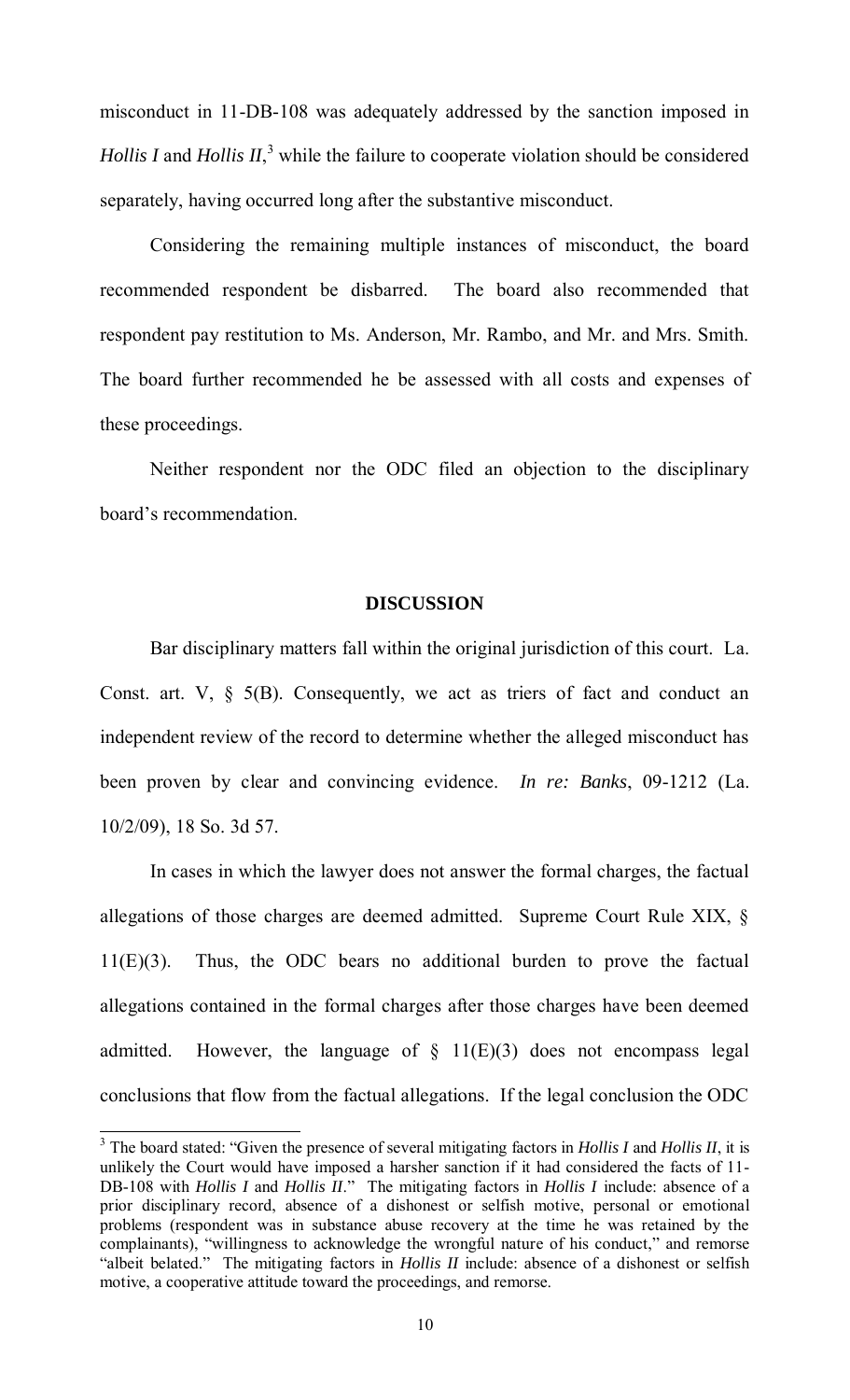seeks to prove (i.e., a violation of a specific rule) is not readily apparent from the deemed admitted facts, additional evidence may need to be submitted in order to prove the legal conclusions that flow from the admitted factual allegations. *In re: Donnan*, 01-3058 (La. 1/10/03), 838 So. 2d 715.

The deemed admitted facts in this consolidated matter indicate that respondent failed to provide competent representation to his clients, neglected legal matters, failed to communicate with clients, engaged in the unauthorized practice of law, abandoned his law practice without protecting the interests of his clients, and failed to cooperate with the ODC in its investigations. Based on these facts, respondent has violated the Rules of Professional Conduct as charged.

Having found evidence of professional misconduct, we now turn to a determination of the appropriate sanction for respondent's actions. In determining a sanction, we are mindful that disciplinary proceedings are designed to maintain high standards of conduct, protect the public, preserve the integrity of the profession, and deter future misconduct. *Louisiana State Bar Ass'n v. Reis*, 513 So. 2d 1173 (La. 1987). The discipline to be imposed depends upon the facts of each case and the seriousness of the offenses involved considered in light of any aggravating and mitigating circumstances. *Louisiana State Bar Ass'n v. Whittington*, 459 So. 2d 520 (La. 1984).

Respondent violated duties owed to his clients and the legal profession. His misconduct was at least knowing, if not intentional, and caused harm to his clients and to the disciplinary system. The ABA's *Standards for Imposing Lawyer Sanctions* establish suspension as the baseline sanction. The record supports the aggravating and mitigating factors found by the board.

Turning to the issue of an appropriate sanction, we note the substantive misconduct in 11-DB-108 occurred between 2005 and 2006, during the general time period in which the substantive misconduct in *Hollis I* and *Hollis II* occurred.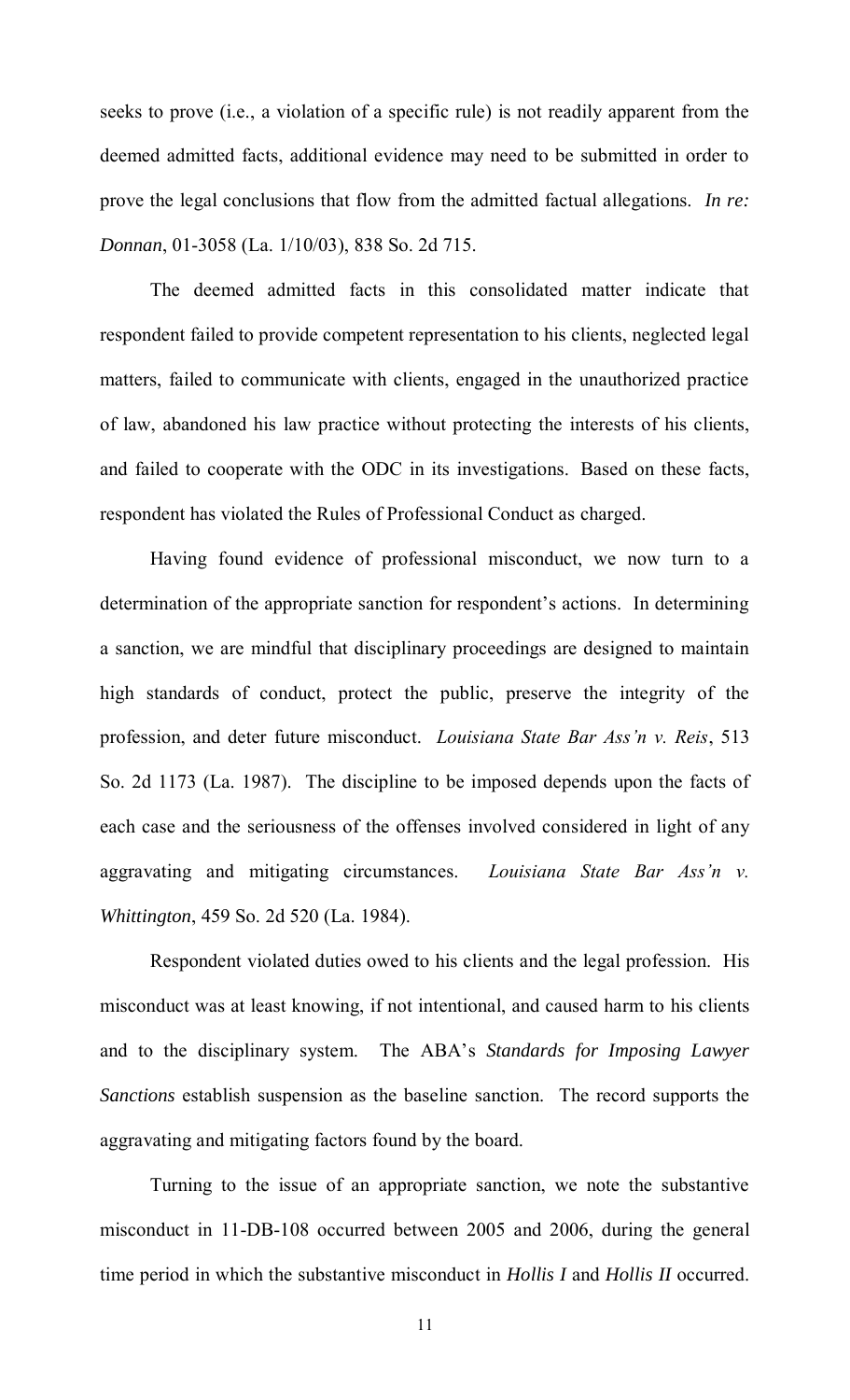Based on our decision in *Chatelain*, we agree that the substantive misconduct in 11-DB-108 should be considered along with the misconduct in *Hollis I* and *Hollis II*. Therefore, no additional discipline is necessary for this misconduct.

As for the remaining misconduct, we note that in *In re: Turissini*, 06-0172 (La. 4/24/06), 927 So. 2d 1105, we disbarred an attorney, with prior discipline for similar misconduct, who failed to communicate with a client, neglected legal matters, and failed to cooperate with the ODC in its investigation. In determining a sanction, we recognized the presence of numerous aggravating factors, including: a pattern of misconduct, multiple offenses, bad faith obstruction of the disciplinary proceeding by intentionally failing to comply with the rules or orders of the disciplinary agency, vulnerability of the victim, substantial experience in the practice of law, and indifference to making restitution. As in *Turissini*, several significant aggravating factors are present in the instant case, most notably respondent's prior disciplinary record involving misconduct identical to that at issue in this proceeding.

Considering the numerous aggravating factors present, respondent's prior disciplinary record in particular, and the fact that he has not satisfied the professional obligations he owed to his clients, we cannot say disbarment is inappropriate.

 Accordingly, we will adopt the board's recommendation and disbar respondent. We will also order respondent to make restitution to his victims.

## **DECREE**

 Upon review of the findings and recommendations of the hearing committees and disciplinary board, and considering the record, it is ordered that Anthony Hollis, Louisiana Bar Roll number 16974, be and he hereby is disbarred. His name shall be stricken from the roll of attorneys and his license to practice law